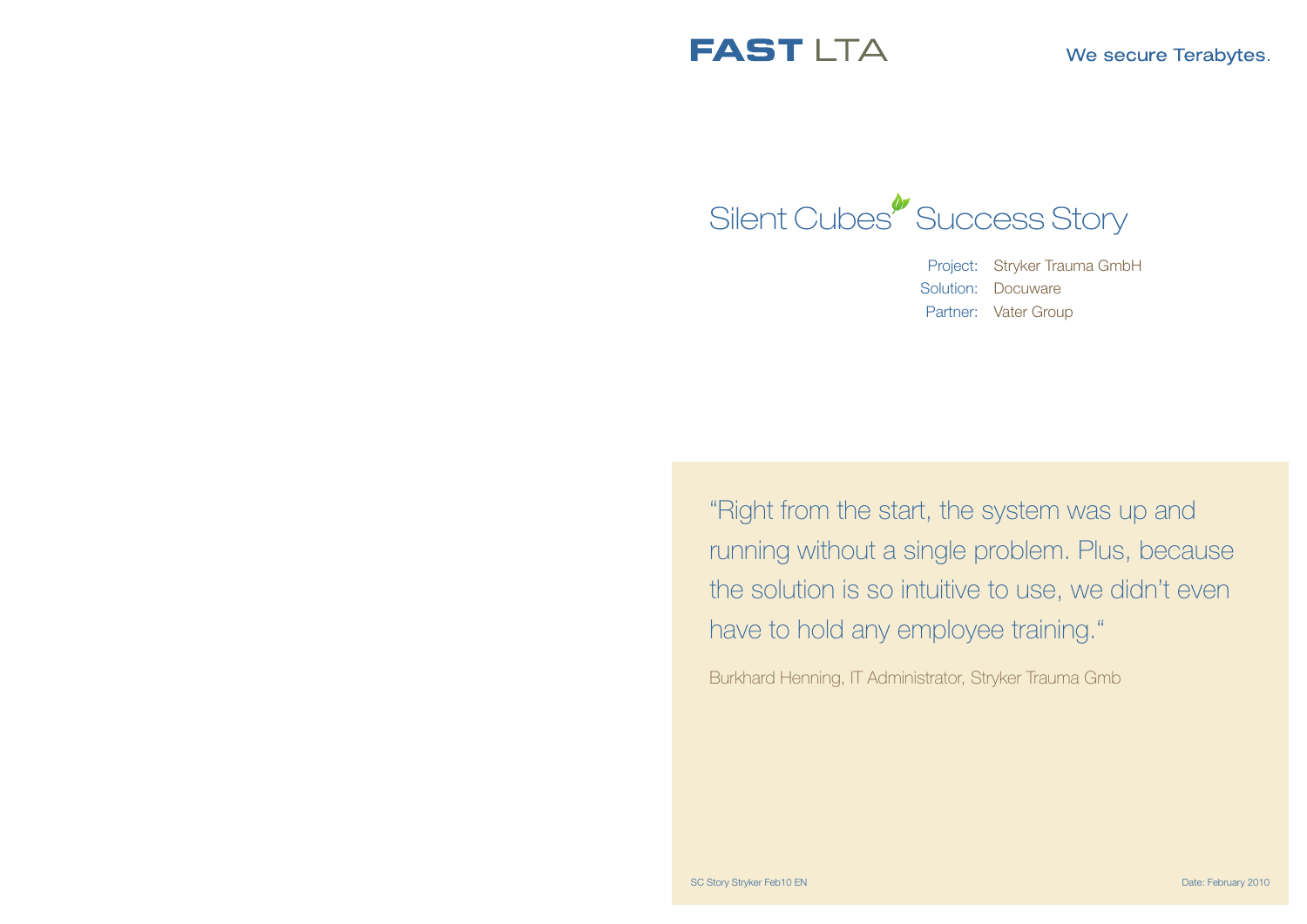# FASTITA

## Medical technology company Stryker Trauma GmbH entrusts its archiving to FAST LTA and



### **DocuWare**

Hard disk-based storage on Silent Cubes together with the DocuWare document management system create the ideal hardware/software combination for revision-safe longterm data archiving

Stryker Trauma GmbH in Kiel is a subsidiary of the global Stryker concern headquartered in Kalamazoo, Michigan (USA) and the only company within the Stryker group to concentrate on the intramedullary treatment of bone fractures. The Kiel location develops and manufactures medical nail implants, screws and instruments primarily used to treat broken bones. The company bases its success on continually investing in research, development, production and quality. Stryker also insists its IT systems reflect such high quality standards.

Prior to early 2009, Stryker archived its sensitive data on a file server supplemented by tape backup. Yet the Windows file system was quickly overtaxed by the sheer volume of data, ultimately proving too slow and unstable. Stryker, needing to find a new, Unix-based file storage solution, turned to the IT specialists at the Vater Group. Stryker was looking for a revision-safe archiving solution able to reliably handle millions of files, be ultra-redundant as well as scalable, and ensure fail-safe data protection even against weather, water or fire damage. To be legally compliant, the system needed to be able to store sensitive data for at least the next 25-30 years because Stryker, establishing a period of 25 years for the archiving of its documents, needed to ensure all this data would remain without change for at least this length of time.

#### Stryker embraces a professional combination of archiving components

After consulting with the Vater Group's IT experts, the decision makers at Stryker quickly opted for the certified hard disk-based Silent Cubes from FAST LTA, the specialists for digital long-term data storage, coupled with an archiving solution from DocuWare, experts in integrated document management. Together, this hardware/software combination created a powerful, efficient and low-maintenance solution for legally-compliant long-term archiving of immense amounts of data. Regardless of format or source, DocuWare integrates all paper documents and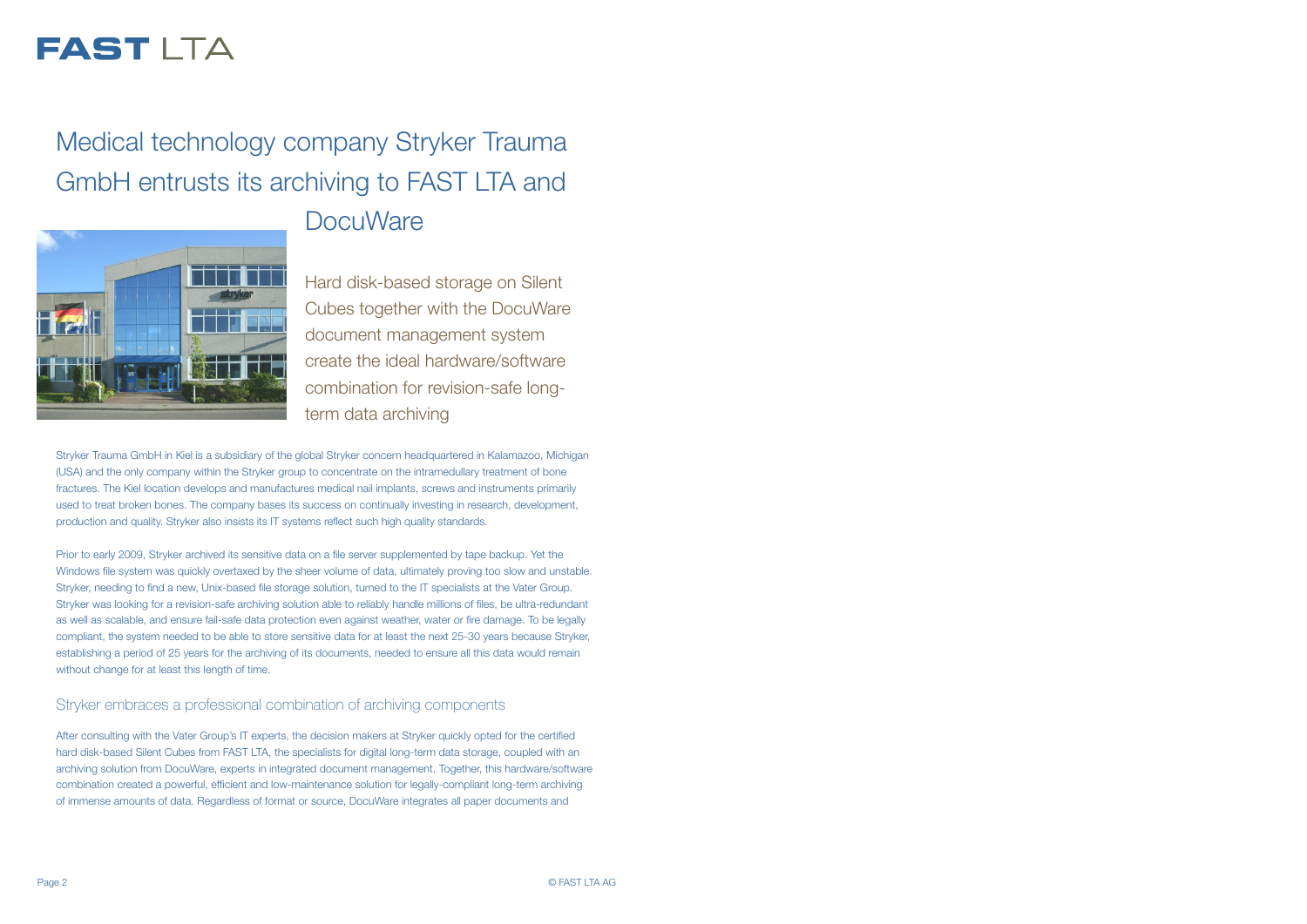### We secure Terabytes.

electronic data, including bills and receipts, drawings and figures, letters, files and emails, into one centralized document pool which is then archived on the Silent Cubes.

Stryker GmbH uses the archiving system to store data from various departments such as R&D, Accounting and Customer Service, for example. Apart from engineering drawings and quality reporting documents, the system now also stores invoices, tax records and shipping documents, although the focus remains on production data – accounting for approximately 100,000 documents per year, roughly 1.3 million individual sheets of paper. Because it's vitally important to the company to reliably and unalterably store test results and quality reports for long periods of time, yet have them be able to be retrieved quickly should there ever be internal or external inquiries or reviews, a huge volume of such documents are archived on Silent Cubes.

#### Successful system implementation and start-up

The FAST LTA Silent Cubes and the DocuWare document management system have been up and running at Stryker since the beginning of 2009. The actual installation of the storage cubes could not have run any smoother; the whole process was completed in

a single morning by a team of FAST LTA technicians and staff from Stryker's own IT department. "Right from the start, the system was up and running without a single problem. We actually didn't expect the installation would go so smoothly! That alone made us more than pleased. Plus, because the solution is so intuitive to use, we didn't even have to hold any employee training," relates Burkhard Henning, head of Stryker's IT department. The company installed two Silent Cubes, each with its associated Head Unit, at two separate fire-safe sections of the building. By having these two storage cubes replicate each other, Stryker meets all compliance regulations and now enjoys revision-safe archiving.

As the number of applications Stryker uses continually increases, so does the need for comprehensive long-term archiving and the interest of its staff in the new archiving system. "Now that word's gotten around about how easy the archiving and retrieving of data on one's own monitor is, the demand for electronic data availability keeps rising. I've lost track of how many employees have asked to be given access to the system," remarks IT specialist Henning on the employee feedback he's received. Despite such increasing use and the growing volume of data, there has never been any lag or delay in accessing any of the data, a factor assuredly attributable to such aspects as the generous 1 TB Silent Cubes cache.

The hard disk-based Silent Cubes solution has also allowed Stryker to do away with its previous complex and error-prone tape backup procedures. The expensive file server option is also becoming a thing of the past, now only being used for local buffering. The Cubes integrate very easily and smoothly into the DocuWare system and are thus also compatible with all popular archiving solutions. The fact that the storage cubes are extremely energyefficient like-wise carried quite a lot of weight. While Stryker still has its old files archived in paper form, all this older information is now also being gradually digitized for storage in the new archiving system; an example of this being all procedural claims management information being electronically documented and archived over the course of 2009.

*"We actually didn't expect the installation would go so smoothly! That alone made us more than pleased."*

Burkhard Henning, **Stryker**